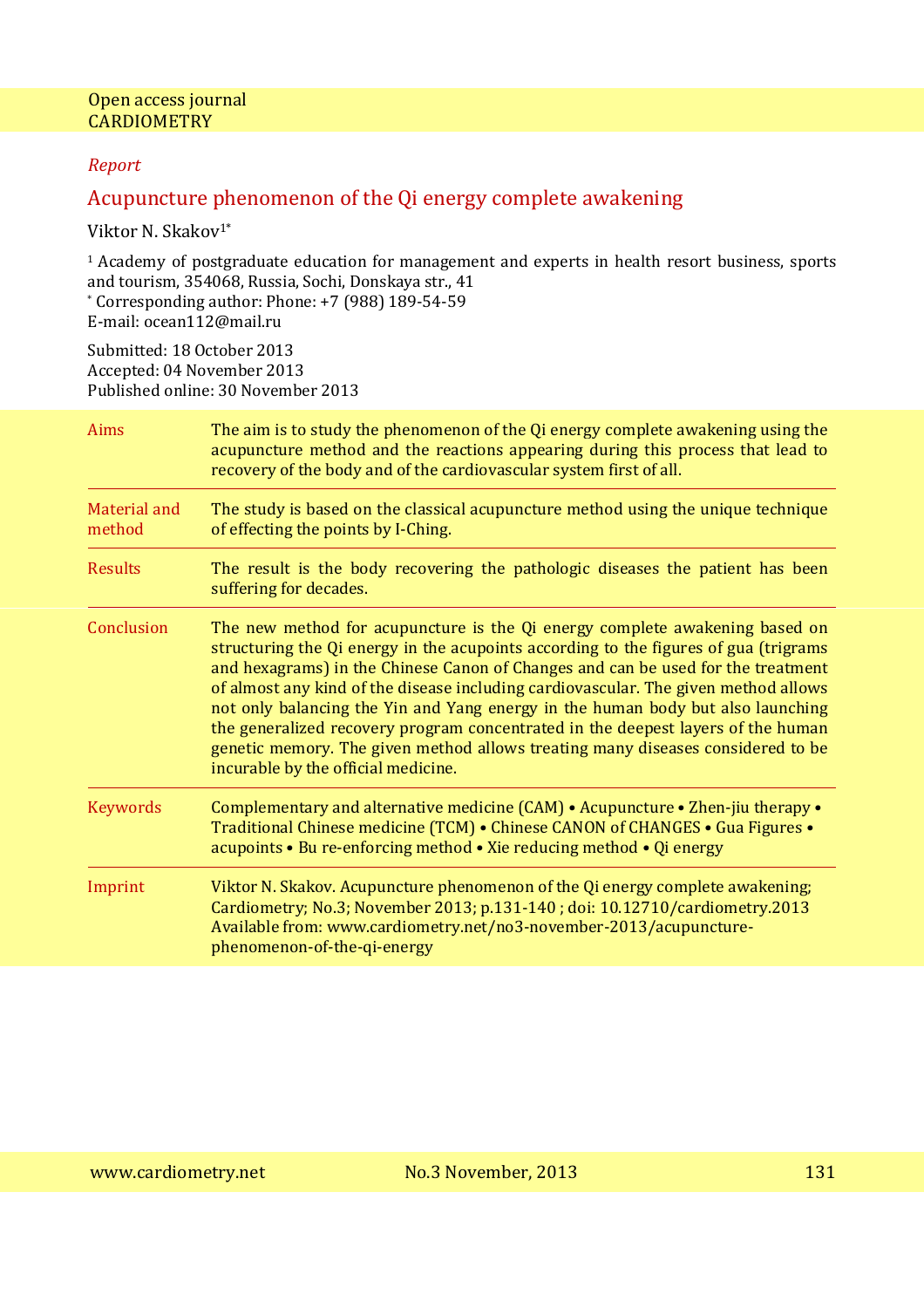## **Introduction**

Acupuncture is one of the most common therapeutic methods in traditional Chinese medicine (TCM), which is a variety of complementary and alternative medicine (CAM) [1]. The acupuncture method application leads to recovery of the body including the cardiovascular system [2].

The acupuncture method is based on the reactions caused by needling the biologically active points on the body [1]. These points are located in the meridians the life energy of Qi flows along. The Qi energy regulates all the life processes in the body [3,4]. In everyday life we do not need to think how our breath functions, heart beats, or endocrine glands perform. All that is controlled by the Qi energy, it determines our health and life. This energy has many names at different nations. In China it is called the Qi and is awakened by the special acupuncture techniques, in India it is called the Kundalini, or Prana, and is awakened by mantras and meditation, in Japan it is called the Ki, in Orthodoxy it is called the Holy Spirit and is awakened by fasting and prayer. At the Slavs this energy was called the Zhiva – energy of Light.

If the energy is not enough in the channels, the organ and the functional systems related to this meridian perform badly and the signs of degenerative and dystrophic changes can be manifested. An excess of energy in a one or another meridian indicates that the internal organs and the functional systems overstrain themselves that is a sign of the inflammatory process. The Qi energy lack or excess is the basis of all the human diseases. The Qi energy regulating in the meridians by the Chinese acupuncture methods is the essence of the treatment.

# Materials and methods

The method for needling the acupoints is based on the concepts used separately from each other before. It was considered that the main methods for acupuncture were the stimulation (BU) and inhibition (CE) of the Qi energy in the meridians. The BU method stimulates the TRUE energy of Qi (CHEN). The CE method takes the pathological energy (Sha) out of the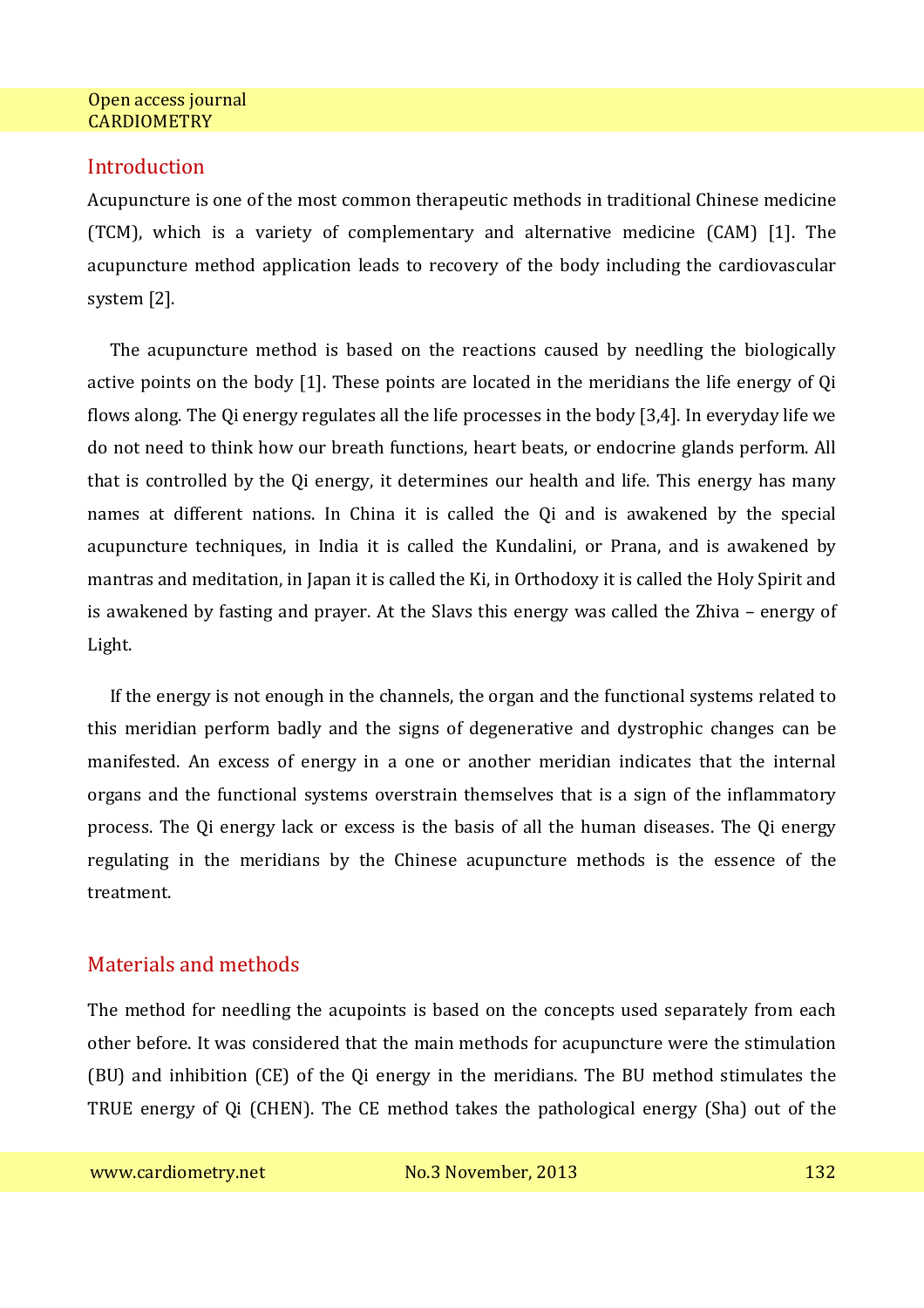body. The Sha pathological energy comes into the body with improper feeding, climate conditions (cold, humidity, wind, heat, warmth) and also with the human emotions (joy, depression, grief, sorrow, fear, melancholy, anxiety and so on) [3,4].

Besides the BU and CE methods for acupuncture, the method for the complete Qi energy awakening exists. This method combines the 2 previous methods, on the one hand, and significantly differs from them, on the other hand. This treatment method was developed by the Master of the traditional Chinese medicine Alexey Ivanovich Falev (1953 – 2005) in Russia. The method is based on the concept that the energy is concentrated in a form of layers at each point which allows having a set of stimulatory and sedative effects similar to the GUA figures (trigrams and hexagrams), described in the CANON OF CHANGES, needling only one acupoint [5] (Fig. 1).

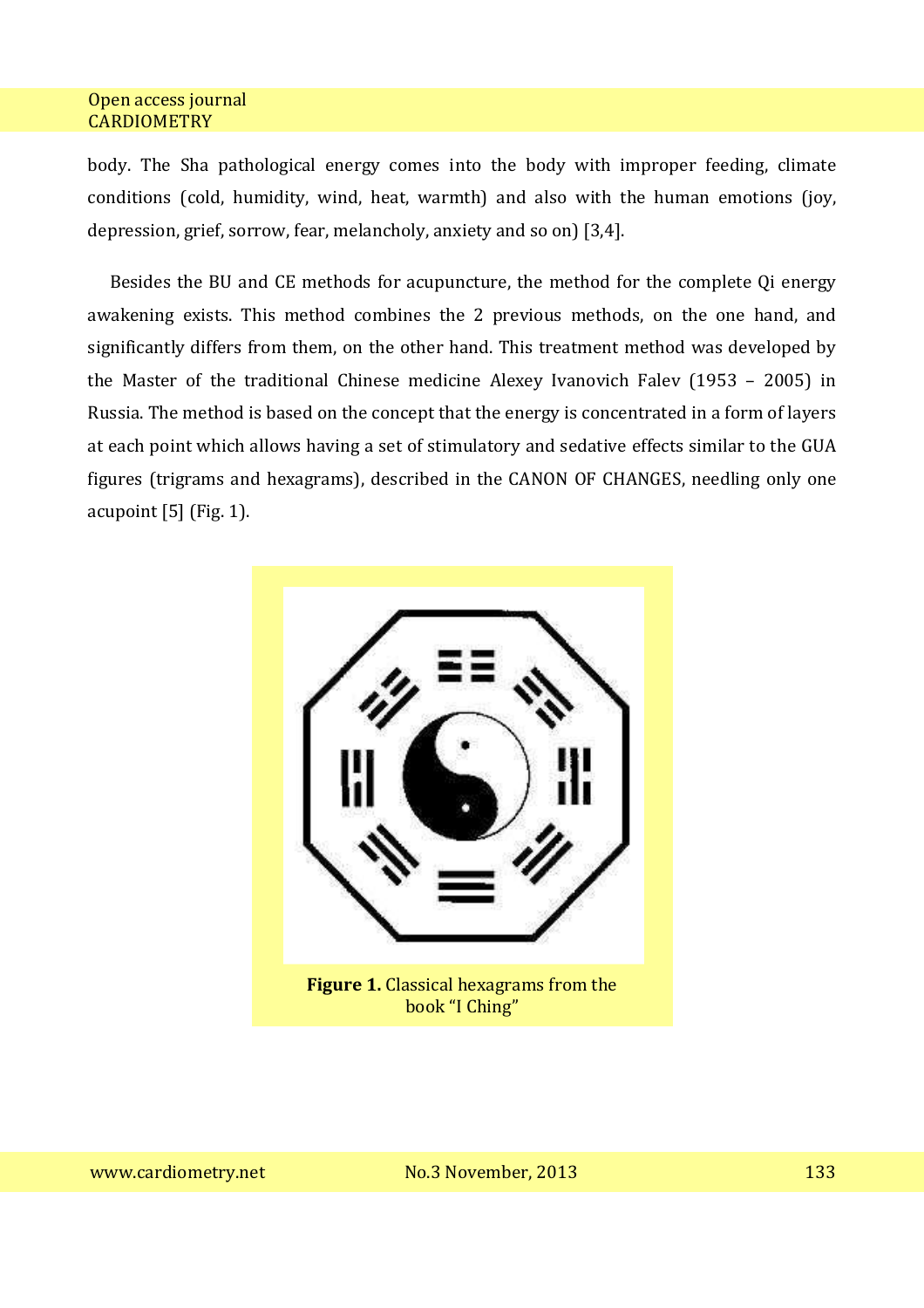Such a technique of effecting the structured Qi energy at the acupoints was developed by A.I. Falev in accordance with the GUA figures from the CANON OF CHANGES.

He developed that technique after a year of study in China at the doctor who was an 11th generation traditional Chinese medicine doctor. He also spoke Old Chinese and modern Chinese. All that experience and studying the ancient Chinese literature allowed him to understand the I Ching that lead to implementation of the unique system of effecting the acupoints.

The structured Qi energy at the acupoints contains deep strata of human genetic memory. Acupuncturing the point we launch the program of self-healing, the body starts healing itself. When the Qi energy completely awakening the Yuan Qi is unlocked. The power of this energy is considered to be naturally optimal for a human. When it is activated, the moved vertebrae begin to set right, extremity joints subluxations are self-healed, the viscera are self-massaged, an energetic PHENOMENON OF SELF-REGULATION occurs removing the energetic locks and stagnations which are the causes many chronic diseases. The patients influenced by the awakened Qi energy perform the elements of yoga exercises, Qi Gong, health improving breathing techniques, pressure point energetic self-massage and similar movements [6,7]. It is fundamentally important to note that all these movements occur not under hypnosis, a human is in conscious, but cannot resist. They occur under the influence of the human genetic memory and give an absolute healing affect. It results in restoring the correct Qi energy circulation and curing many chronic diseases not possible to be cured by the traditional western medicine. Besides the diseases a patient was suffering from for many years can be cured for several sessions.

When the Qi energy is not completely unlocked, only slight signs of the Qi energy awakening are observed. The treatment is effective as well, but the health improving reactions expressed in movements are not observed, and very often it requires more time to obtain the treatment effect. The treatment occurs not owing to the innate Yuan Qi, but owing to the defensive Wei Qi energy. This energy works more softly and superficially, on the energetic level. If in case of the Yuan Qi awakening only one needle can be used for launching the health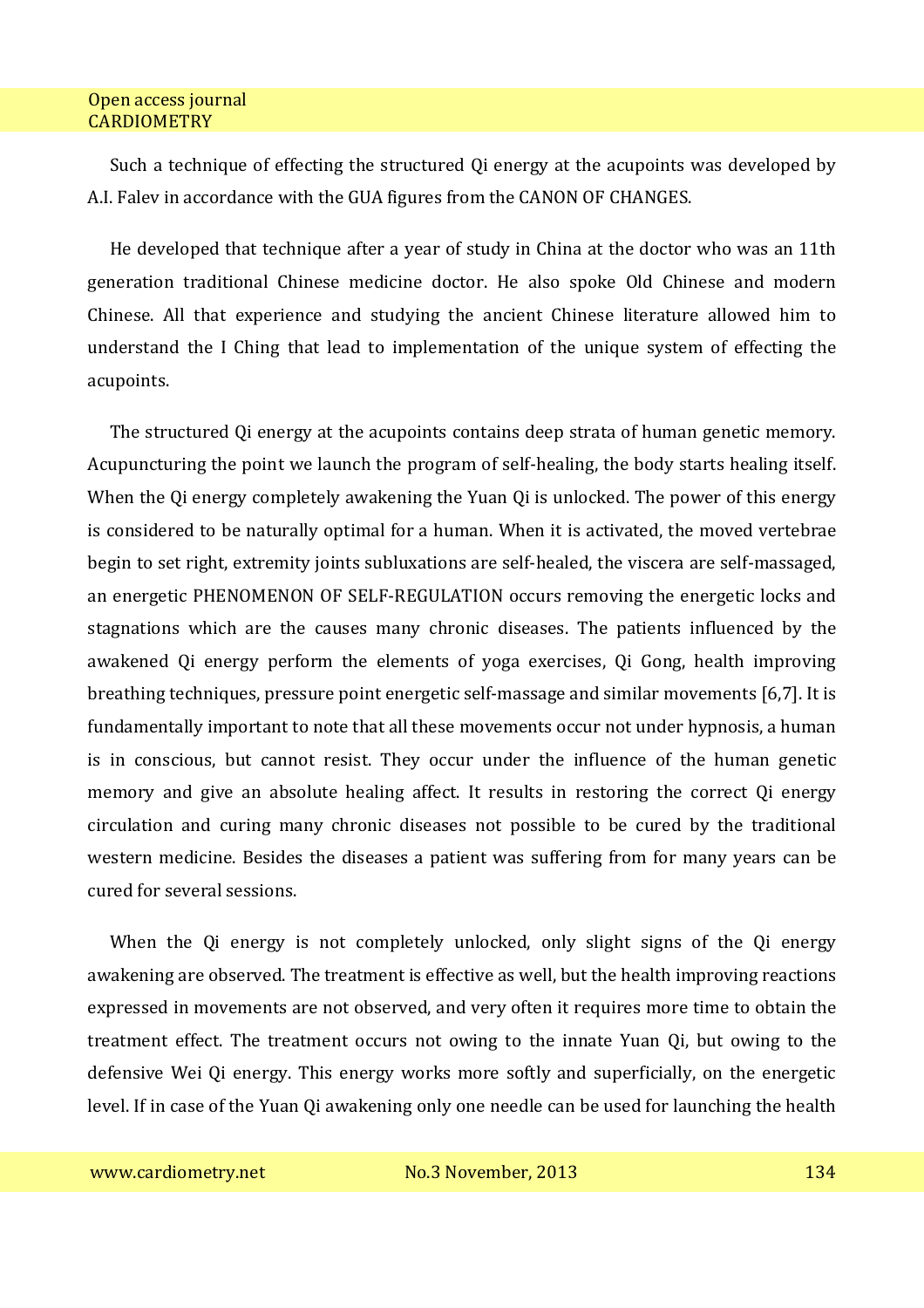improving reaction, the Wei Qi energy requires a prescriptive approach using the several acupoints. And, nevertheless, the pronounced health improving effect is obtained. It is not a needle cures a patient but the Qi ENERGY awakened by special acupuncture techniques.

## Results and discussion

*Video 1* 



The case of treatment the patient with the lingering pain syndrome (during 35 years) caused by the marked vertebral osteochondrosis with herniated disc, multiple protrusions, absolute stenosis of the vertebral canal in lumbar spine. As my long-term experience shows, the treatment of the pain caused by intervertebral hernias is successful enough, and in most cases when physicians say it is impossible to avoid the surgery, it was a success to completely recover the patient's health and save them from long sufferings. In many cases the intervertebral hernia size reduced significantly, that was proved by the repeated MRT investigation. The cases of complete recovery of the patients with very big intervertebral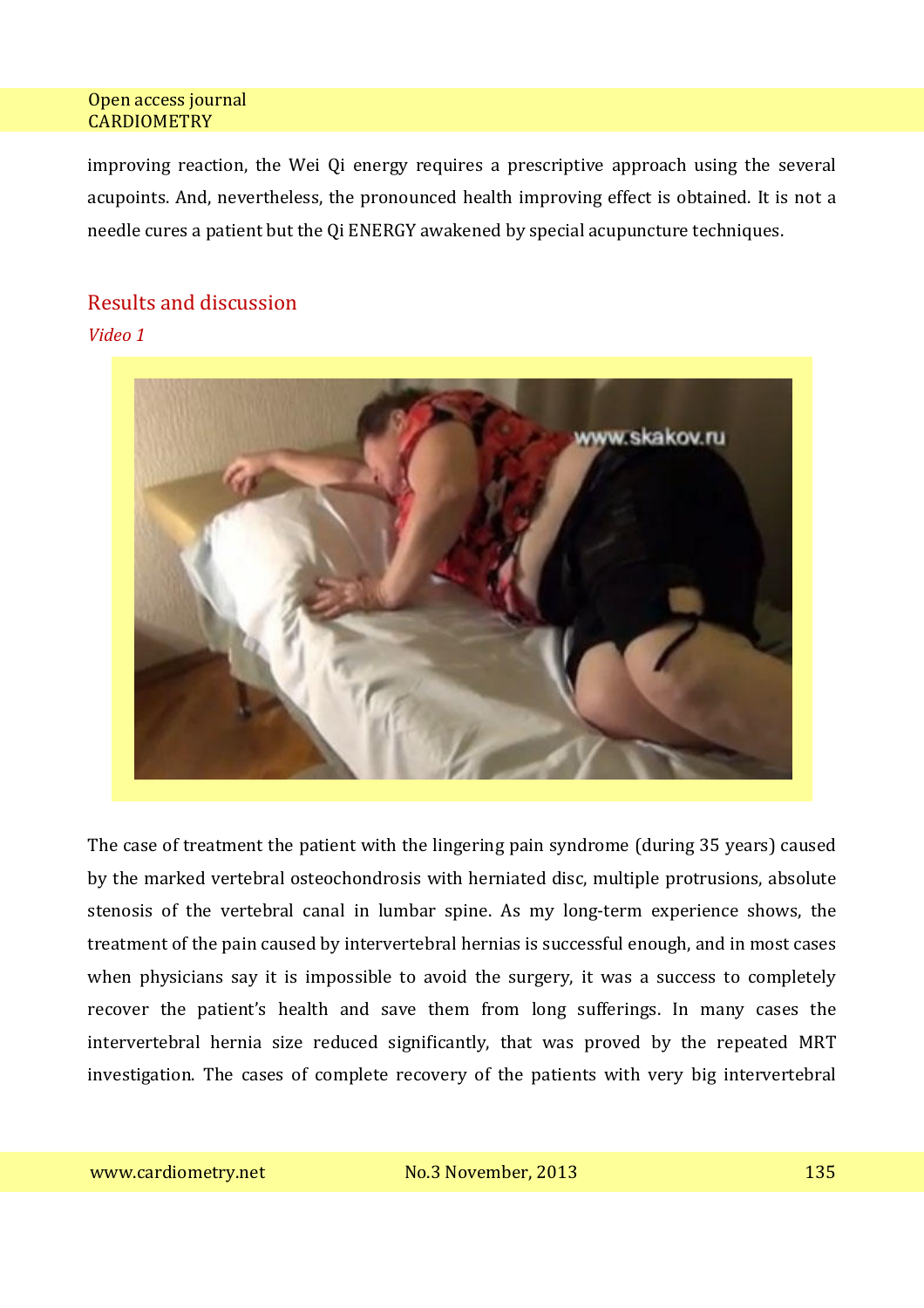hernias (from 14 to 24 mm). At the same time after the surgery the hernia can appear on the same place again or 1-2 vertebrae upper or lower, and it aches very strongly again.

#### *Video 2*



The case of treatment the patient with hip and ankle joints arthrosis and marked vertebral osteochondrosis. It is considered in the western medicine that the acupuncture treats only functional diseases and the cases of violations in the tissue and organs cell structure are not possible to treat by it. My long term everyday practice has led me to the opposite conclusion. The acupuncture treats the diseases not possible to treat by the modern medicine based on the drugs at all. Pharmaceutical substances only "suspend" the disease, as the acupuncture is capable of achieving the true recovery and self-healing from many chronic diseases. Acupuncture might be beneficial for reducing pain [8,9,10,11] The other case is that much knowledge on the ancient Chinese medicine is lost and we cannot use it in full.

I am frequently asked how the acupuncture can treat the deforming arthrosis. The matter is the basis of the deforming arthrosis development is the incapability of the cartilage to produce the intra-articular fluid. It results in a lack of lubricant, besides crackles and clicks are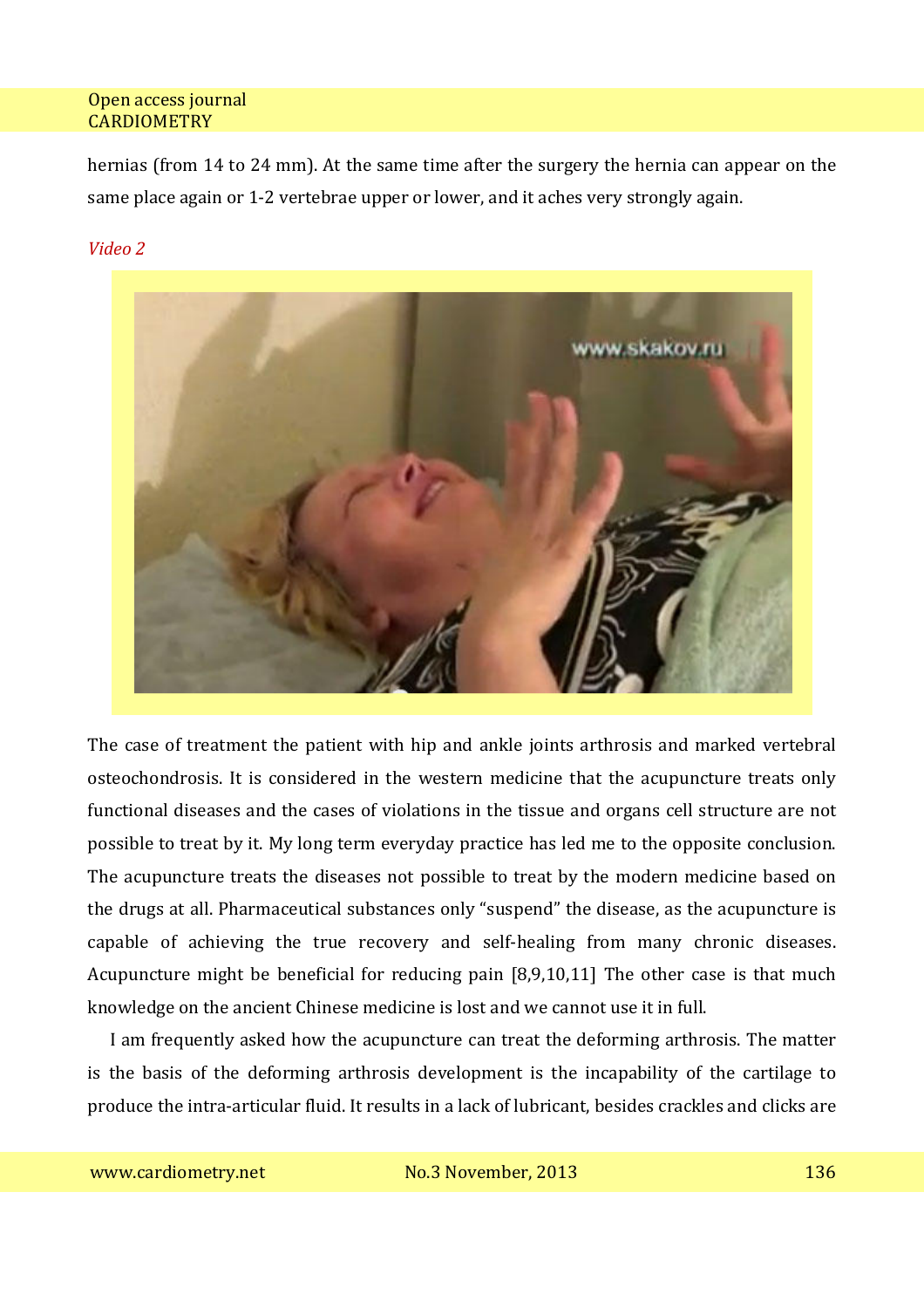heard in joints, the cartilage starts rubbing off and then the bone surface inside the joint starts crumbling. When treating the deforming arthrosis by the acupuncture method the processes of the cartilage regeneration are launched, the intra-articular fluid is produced, and the normal intra-articular slip restores. It results in ceasing the pain and puffiness in the joints, and the patients start walking normally. And where are the roughness and bony excrescence which were formed inside the joints during the deformed arthrosis? They are polished like a rough stone thrown into a sea and polished by sea waves, so the intra-articular surface becomes smoother. The effect of the osteoarthritis treatment by the acupuncture is obtained rapidly and is significantly higher than by other methods. Moreover, the acupuncture helps even when the other methods are not effective, and it is offered to perform a joint replacement surgery on a patient. You can say that it's INCREDIBLE, but, nevertheless, it is a FACT.

#### *Video 3*

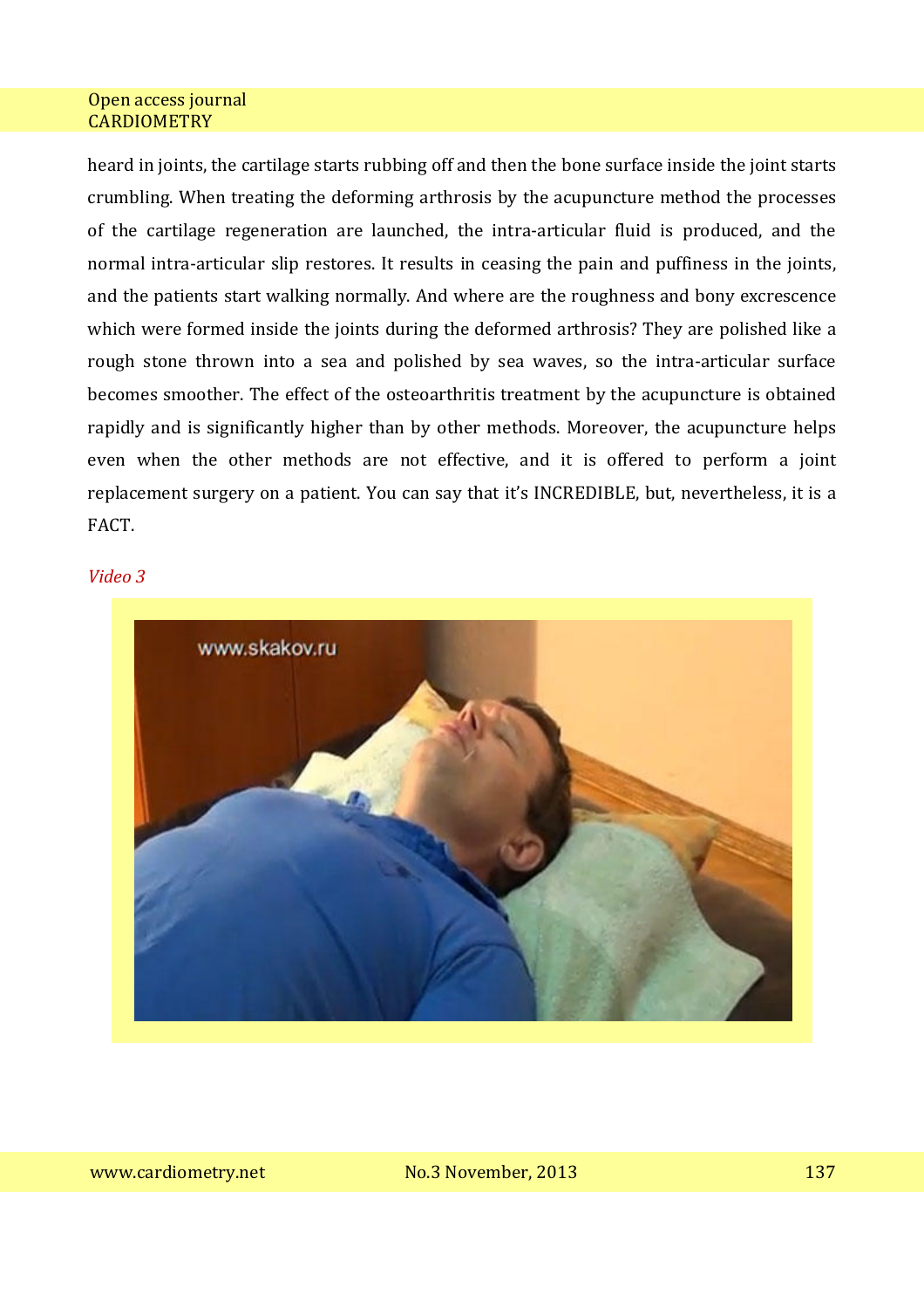The video on the acupuncture session treating the hormone-dependent form of the bronchial asthma the patient has been suffering for 18 years is presented. The treatment started when acute attack of disease occurred. The Qi energy was awakened during the session and the patient lost 4 kg of weight (he cleared the phlegm from the bronchi), and in a few days the symptoms of the disease completely disappeared. There was no need in medicines (including hormonal), a stable remission that has been lasting up to date was observed.

The bronchial asthma is a disease with many "hidden roots'. The medicinal treatment is like a weeding, when we cut off the tops, the roots stay deep in the soil and start growing again. Therefore it is not a success to treat the bronchial asthma with common medicines (they just "suspend' the disease), we can expect the true recovery only having awakened the Qi energy.

#### *Video 4*



The treatment of the patient who has been suffering from pronounced pain in loins for 3 years. Pain in loins is the most frequent case when patients seek ambulatory medical care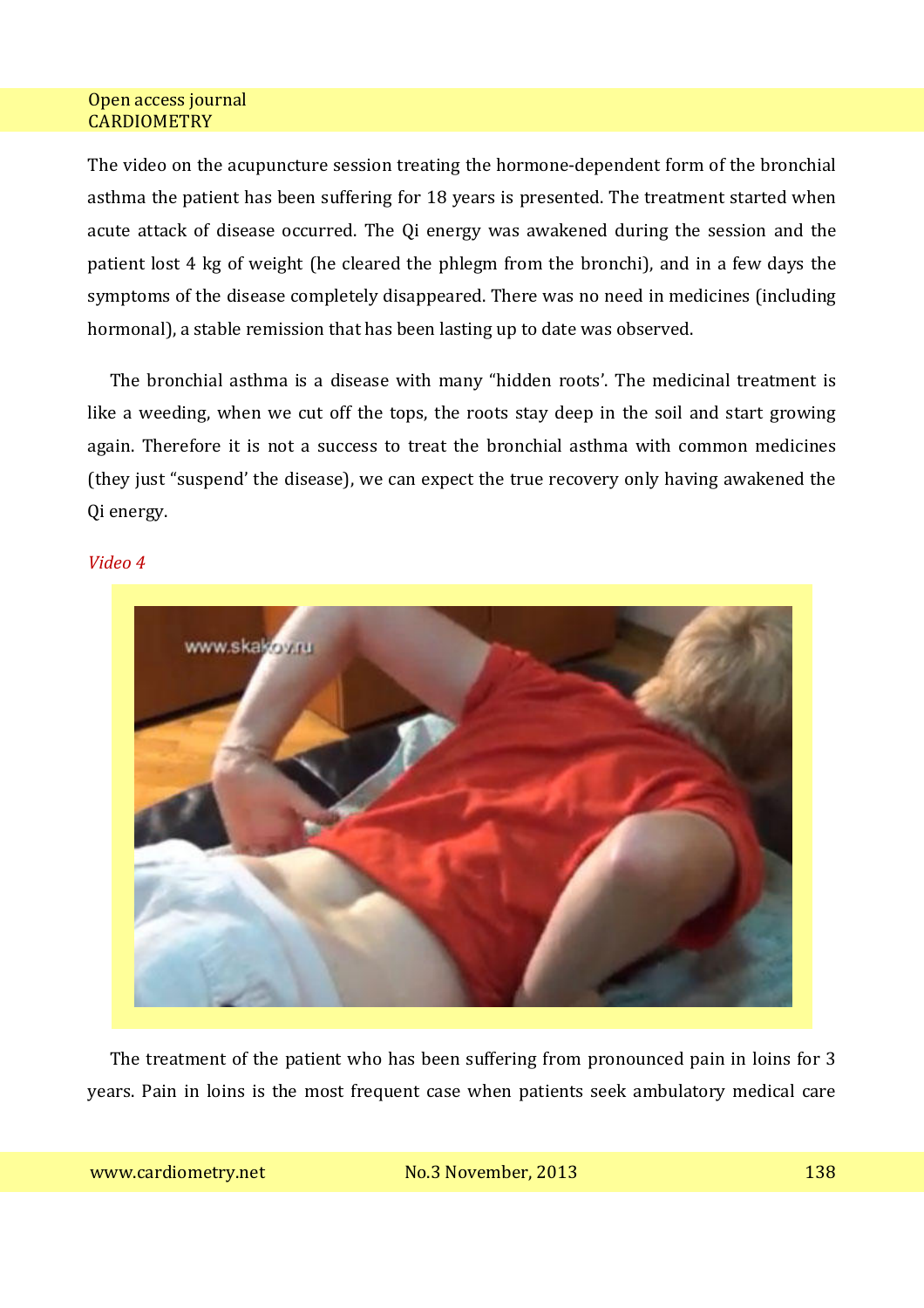[12]. The pain becomes more severe during walk, when bending the body, after overcooling and washing hands with cold water. Affection of the body by the pathological energies of Cold and Humidity was diagnosed. You see how the Qi energy awakening by the ancient acupuncture techniques results in the internal heating of the body and further leaving the pathological energies of Cold and Humidity. Small drops of sweat cover the loins and flow together into the rills of Humidity (visible phenomenon of leaving the pathological Qi energy). The patient said that she did not sweat so much even doing fitness. After the given session the pain in loins disappeared and no visible phenomenon of leaving the pathological energies of Cold and Humidity was observed afterwards.

The videos in this article are available at:

www.cardiometry.net/no3-november-2013/acupuncture-phenomenon-of-the-qi-energy

### *Statement on ethical issues*

Research involving people and/or animals is in full compliance with current national and international ethical standards.

## *Conflict of interest*

None declared.

## *Author contributions*

The author read the ICMJE criteria for authorship and approved the final manuscript.

## References

1. McQuade JL, Meng Z, Chen Z. Utilization of and Attitudes towards Traditional Chinese Medicine Therapies in a Chinese Cancer Hospital: A Survey of Patients and Physicians. EVIDENCE-BASED COMPLEMENTARY AND ALTERNATIVE MEDICINE. 2012. doi: 10.1155/2012/504507.